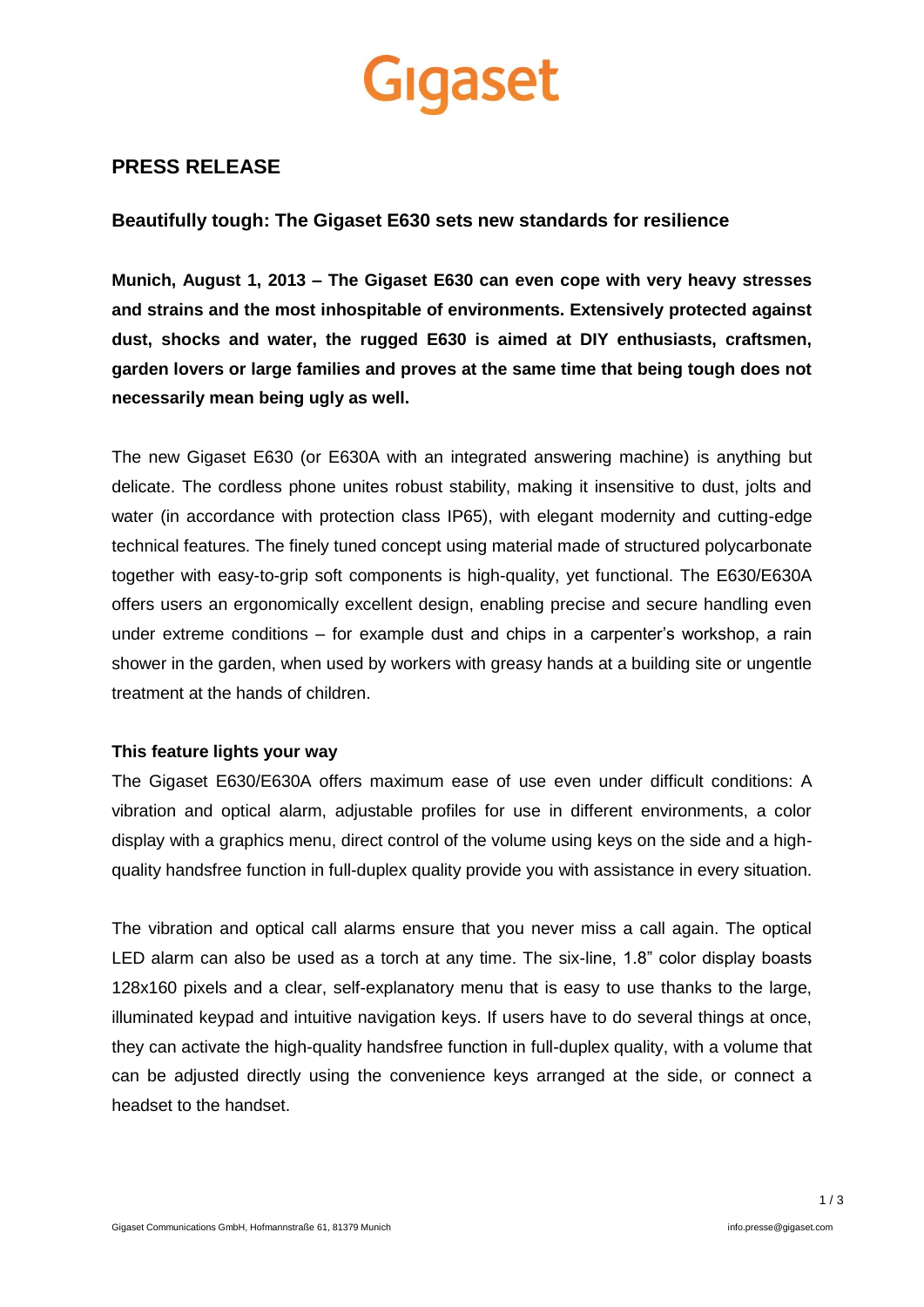#### **Endurance in harsh environments**

The Gigaset E630/E630A has an extra-long standby time of up to 310 hours. That means it can go for a long period without having to be recharged at the base station and you can carry the handset with you while going about your chores and work. The talk time of up to 14 hours enables very long calls. The Gigaset E630A offers a digital answering machine that can record up to 55 minutes of voice messages, a remote retrieval function and notification of newly received messages by SMS. To obtain even more convenience, up to six handsets can be registered on the Gigaset E630/E630A.

#### **Intuitive convenience**

The intuitive convenience offered by the E630/E630A is a great advantage, especially in harsh or work-intensive environments. It also offers simple navigation through the clearly structured menu by means of the illuminated keypad and color display and a generous phone book with space for 200 contacts with three numbers each. Different ringtones can be assigned to stored contacts. A total of 20 standard melodies, seven of which are polyphonic, are available. The belt clip that comes with the phone enables the handset of the Gigaset E630/E630A to be carried around comfortably at all times. The separate base station and charging cradle can be wall-mounted with a bracket in a flexible and space-saving manner.

#### **Powerfully efficient**

Tough, but kind to the environment. Thanks to an energy-saving power supply unit, the E630/E630A uses less power<sup>1</sup>, saves money and helps the environment. Like all Gigaset cordless phones, the Gigaset E630/E630A also enables variable reduction of the transmitting power to reflect the distance the handset is from the base station. By activating ECO mode, the transmitting power of the Gigaset E630/E630A can be reduced by 80%<sup>2</sup>. Enabling of ECO Plus<sup>3</sup> mode completely turns off the transmitting power in standby operation, even if several handsets that support this function are used.

#### **Ability to be expanded and combined**

Up to six handsets can be registered on the base station of the Gigaset E630/E630A. The new E class phone is also compatible with many Gigaset handsets, the L410 handsfree clip and the Gigaset Repeater and Repeater 2.0.

-

Compared with conventional Gigaset base stations.

 $2$  For all registered handsets, compared to when ECO mode is not activated and to conventional cordless phones.

<sup>&</sup>lt;sup>3</sup> For all registered handsets that support ECO Plus mode.